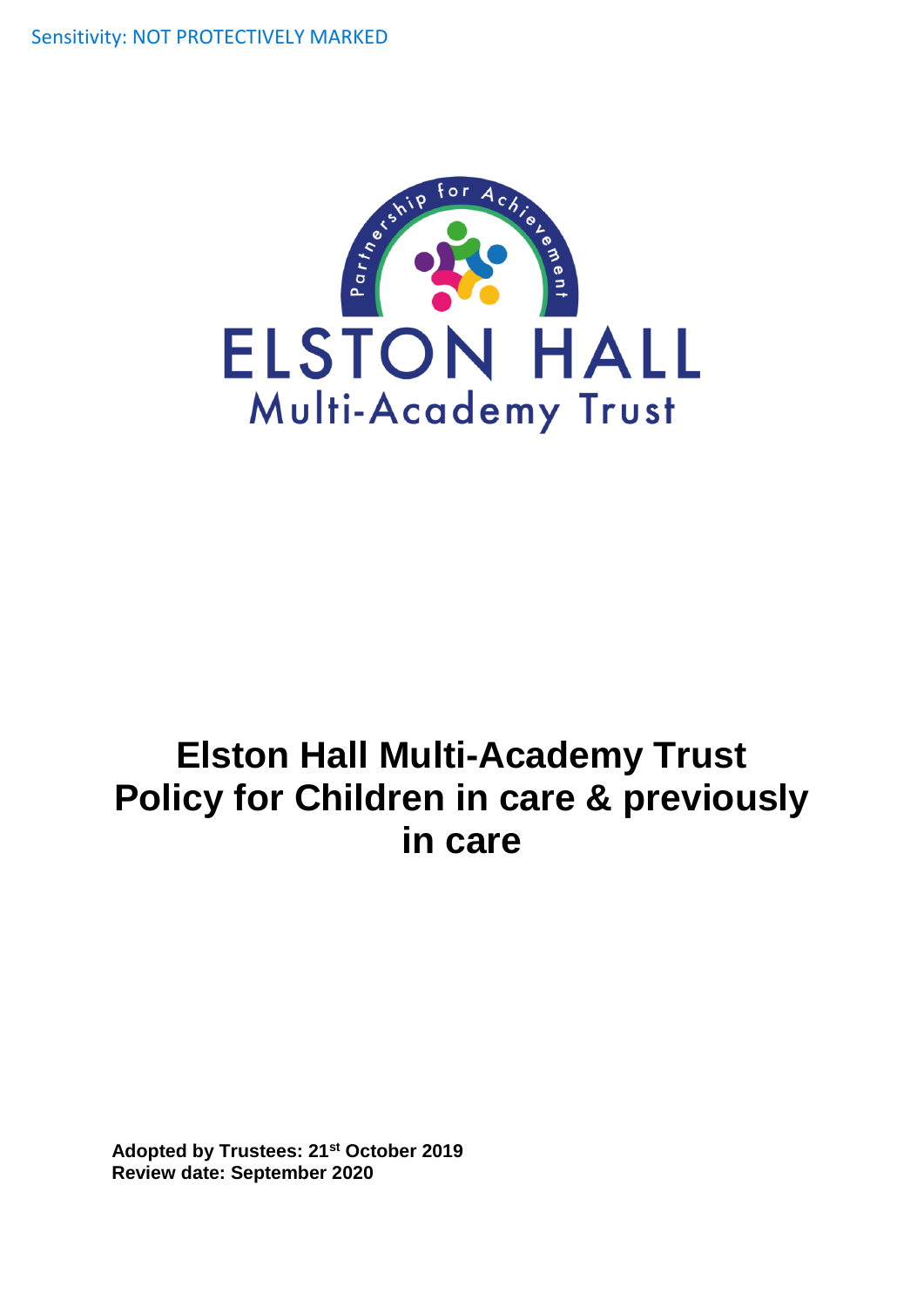#### **WOLVERHAMPTON CITY COUNCIL MODEL SCHOOL POLICY ON SUPPORTING THE EDUCATION OF LOOKED AFTER CHILDREN & YOUNG PEOPLE IN THE CRIMINAL JUSTICE SYSTEM January 2019**

#### **1. INTRODUCTION**

Elston Hall Multi Academy Trust and all its schools believe that, as educators and Corporate Parents and in partnership with key stakeholders, we have a legal, moral and professional duty to safeguard and promote the education of our most vulnerable pupils, particularly children and young people in care and previously in care, and children and young people in the criminal justice system.

*The term 'children and young people in care' includes children placed by a local authority with family members, foster carers or in a residential care home. They also include those placed in care through a care order under section 31 of the Children Act.*

*1989 or by a voluntary agreement with the child's parents under section 20 of the Act. The terms can also be used to refer to children entered into police protection and those involved in the youth justice system.*

*Previously looked after children (DfE definition) are those who have left care via an adoption order, Special Guardianship Order (SGO) or Child Arrangements Order.*

We know that a secure and successful education is a major factor in improving the life chances of vulnerable young people and in supporting young offenders to desist from crime. However, we recognise that, nationally, pupils in care have significantly underachieved compared with their peers. Research has also shown that many previously looked after children continue to experience many challenges that disrupt their education and reduce their life chances. It is also true that many of the many young offenders are, or have previously been, in care. All three cohorts are also characterised by very high levels of Special Education Need and Disability (SEND).

The statutory duties of the Designated Teacher for children and young people in care were extended, to include children and young people previously in care, by the Children & Social Work Act  $2017<sup>1</sup>$ . Given the overlap between these two cohorts and young offenders, and the fact that they are consistently among our most vulnerable children, we feel that it is appropriate and useful to have a joint school policy.

We intend, through this policy, to work toward closing that achievement gap. We will promote the inclusion, well-being and achievement of children and young people in care or previously in care and/or in the criminal justice system, in our school. As champions for disadvantaged pupils we will prioritise and focus our resources to secure the best possible outcomes.

1

<sup>1</sup> <http://www.legislation.gov.uk/ukpga/2017/16/contents>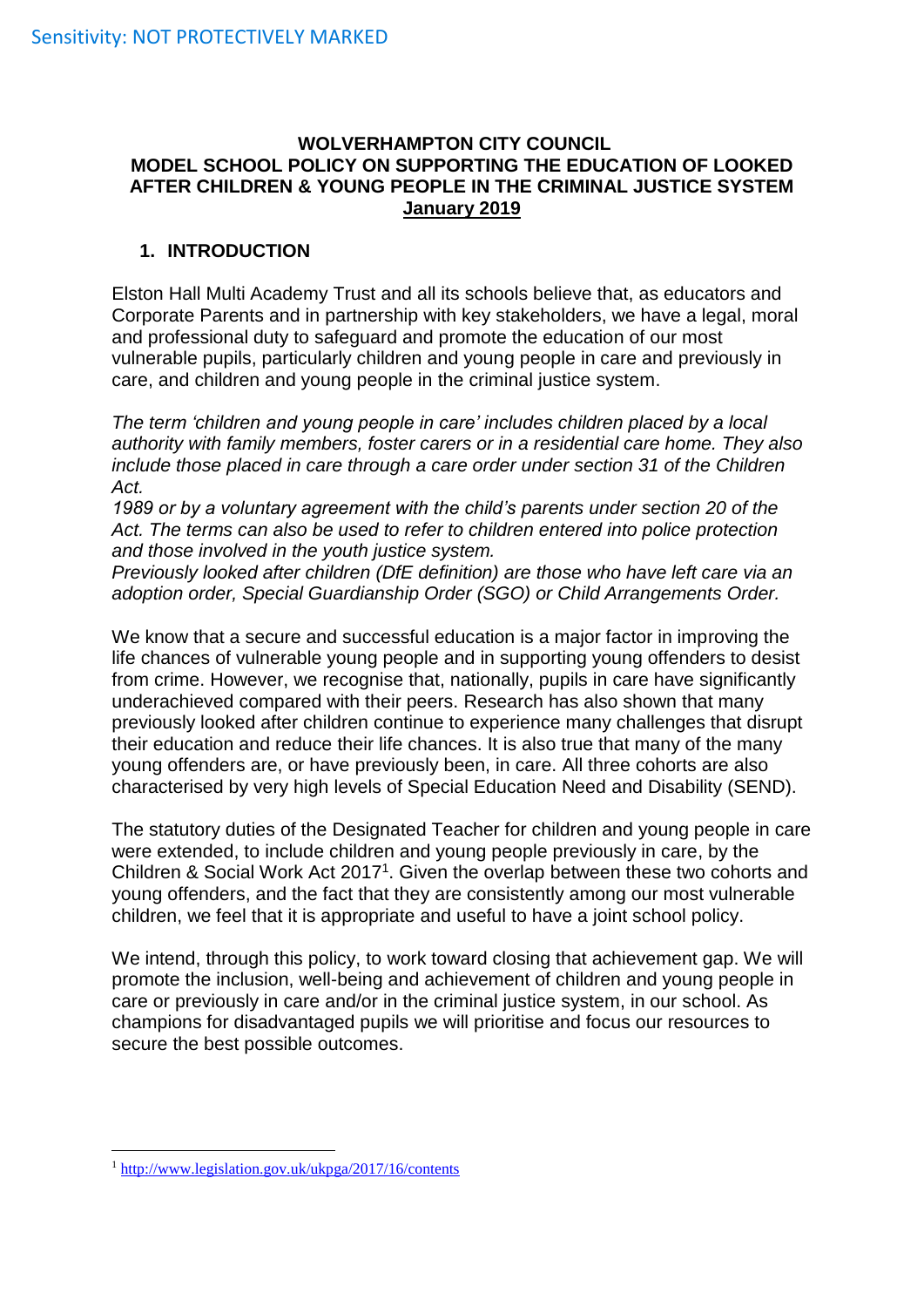#### **2. Background legislation**

This policy is based on the following legislation and statutory guidance:

- *1. Section 20 of the Children and Young Persons Act 2008 ("the Act") and The Designated Teacher (Looked-after Pupils etc.) (England) Regulations 2009.*
- *2. The Local Authority statutory duty under 22(3A) of the Children Act 1989 to promote the educational achievement of looked after and previously looked after children- see link below.*
- *3. The Children and Families Act 2014, which requires every local authority in England to appoint an officer to make sure that its duty is properly discharged - referred to as the Virtual School Head.*
- *4. The Apprenticeships, Skills, Children & Learning Act (ASCL) 2009, which places a duty on local authorities to promote a person's learning potential while in custody and on release.<sup>2</sup>*

[https://www.gov.uk/government/publications/promoting-the-education-of-looked](https://www.gov.uk/government/publications/promoting-the-education-of-looked-after-children)[after-children](https://www.gov.uk/government/publications/promoting-the-education-of-looked-after-children)

## **3. How will the impact of the policy be evidenced?**

The impact of the policy will be seen through improvements in the following key outcomes for children & young people in care, and previously in care, and pupils in the criminal justice system:

- $\checkmark$  Reduction or zero rate in school exclusions
- $\checkmark$  Improved school attendance<br> $\checkmark$  Improved attainment at statut
- $\checkmark$  Improved attainment at statutory assessment stages<br> $\checkmark$  Improved and maintained rates of progress and attain
- $\checkmark$  Improved and maintained rates of progress and attainment  $\checkmark$  Improved quality of Personal Education Plans (PEPs)
- Improved quality of Personal Education Plans (PEPs)
- $\checkmark$  The views of children & young people (as recorded in PEPs and captured though the Children in Care Council (CiCC) and wider consultation
- $\checkmark$  Ultimately, an increase in children and young people in care, care leavers and young offenders aged 16+ who are in Education, Employment & Training (EET) and the numbers accessing higher education (HE).

## **4. Partnership working**

We will work together with key local authority departments including the Virtual School Head (VSH) and Virtual School team, along with education providers and other relevant agencies, to enable the best possible outcomes for children and young people in care and previously in care, and in the criminal justice system, through flexible and proactive partnership working.

# **5. The Trust Board / Local Governing Board**

<sup>1</sup> <sup>2</sup> YOT have extended this duty to all children & young people in the youth justice system in Wolverhampton. The Wolverhampton Virtual School Head's role includes taking a strategic lead in ensuring that this duty is effectively discharged.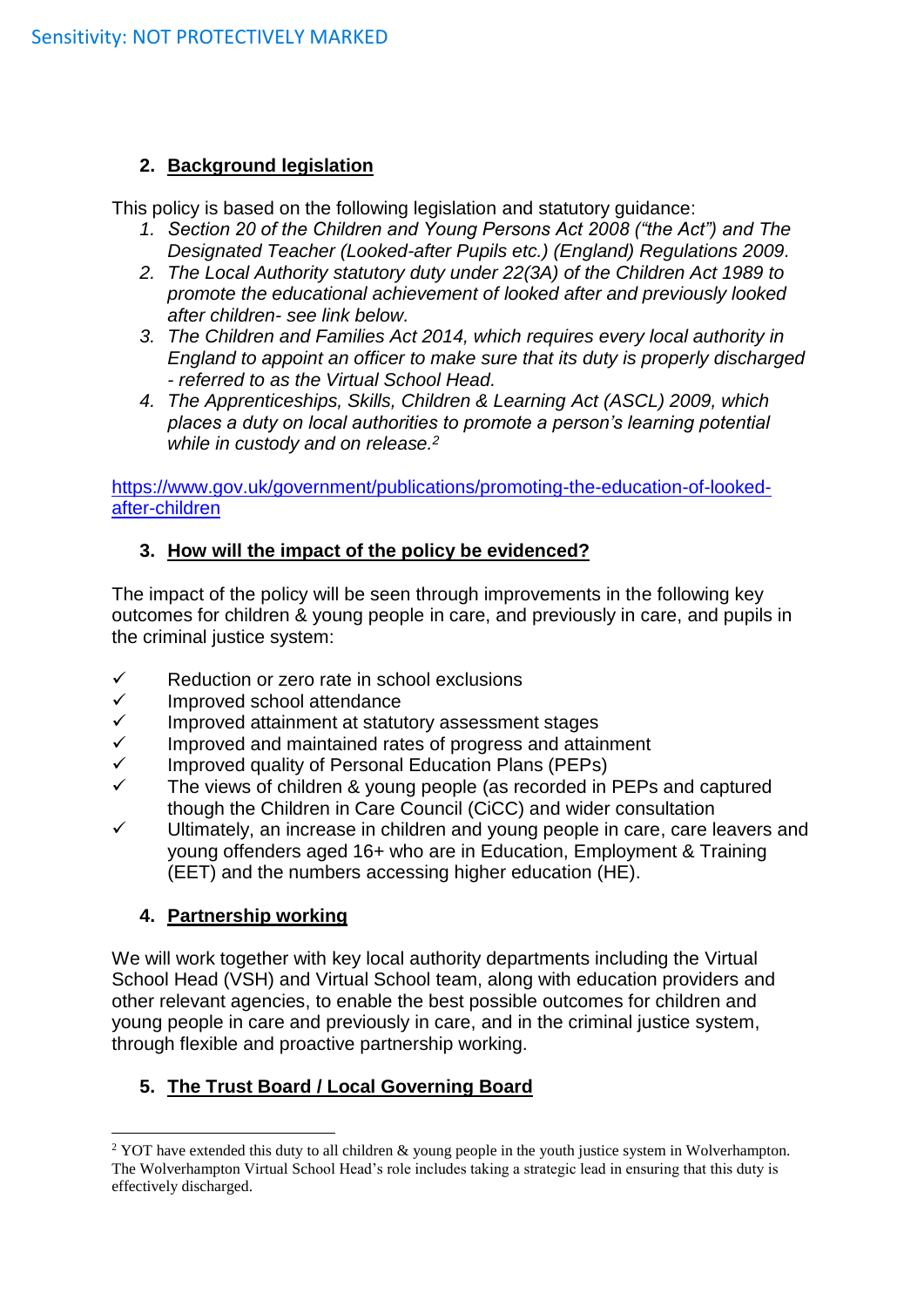The Trust Board / Local Governing Board will:

- Ensure that in all Schools in the Trust there is a named Designated Teacher for children and young people in care and previously in care, and young offenders, on the school roll and that (s)he is enabled to carry out his/her responsibilities in line with statutory guidance (see link below) [https://www.gov.uk/government/publications/designated-teacher-for-looked](https://www.gov.uk/government/publications/designated-teacher-for-looked-after-children)[after-children](https://www.gov.uk/government/publications/designated-teacher-for-looked-after-children)
- Support the Headteacher/Head of School, Designated Teacher and other staff in ensuring that the attendance, attainment and progress of pupils in the cohort is prioritised and supported in line with statutory responsibilities
- Nominate a named governor for children and young people in care, and previously in care, and pupils in the criminal justice system. The Nominated Governor will take a leading responsibility for the challenge and support of the school in raising the achievement of these pupils and attend relevant training. The Nominated Governor should have a termly meeting with the Designated Teacher, with a clear agenda, to address school improvement issues related to pupils in the cohort. They will also ensure that an annual report (as a minimum) is provided to the governing body by the Designated Teacher - see Appendix for suggested report template. The nominated governor will present this report to the wider governing body in partnership with the designated teacher.

## **6. The Senior Leadership Team**

The Headteacher/Head of School and Senior Leadership Team will:

- Ensure that children and young people in care and previously in care, and young people in the criminal justice system, are prioritised in school policy & procedure and in the allocation of resources, in line with Ofsted and DfE guidance, to ensure that they are fully supported to access the best of what the school has to offer
- Ensure that pupils in this cohort are given top priority in school admissions, in line with national statutory guidance and the Wolverhampton Admissions policy. However, we must ensure that the provision is right for the child and, if there are issues, school will meet with social care the Virtual School and other key partners as appropriate (e.g. social worker or YOT officer) to resolve these issues
- Consider every possible alternative to a temporary or permanent exclusion, in line with national, local and school admissions policies, due to the disproportionate effect that exclusion can have on the most vulnerable pupils. Instead, we will work together proactively with all key partners including the local authority, using every resource in our control (including alternative provision where appropriate), to solve problems.
- Avoid resorting to unofficial exclusions to resolve behavioural or other issues
- In the event of a serious issue, which might otherwise lead to permanent exclusion, the child may be placed on a fixed-term exclusion and an emergency review of the PEP and other relevant plans / provision will be called and attended by key personnel, e.g. the child's carer, social worker and (where appropriate) representatives from the Virtual School team, Early Help Service and/or Youth Offending Team, to resolve the issue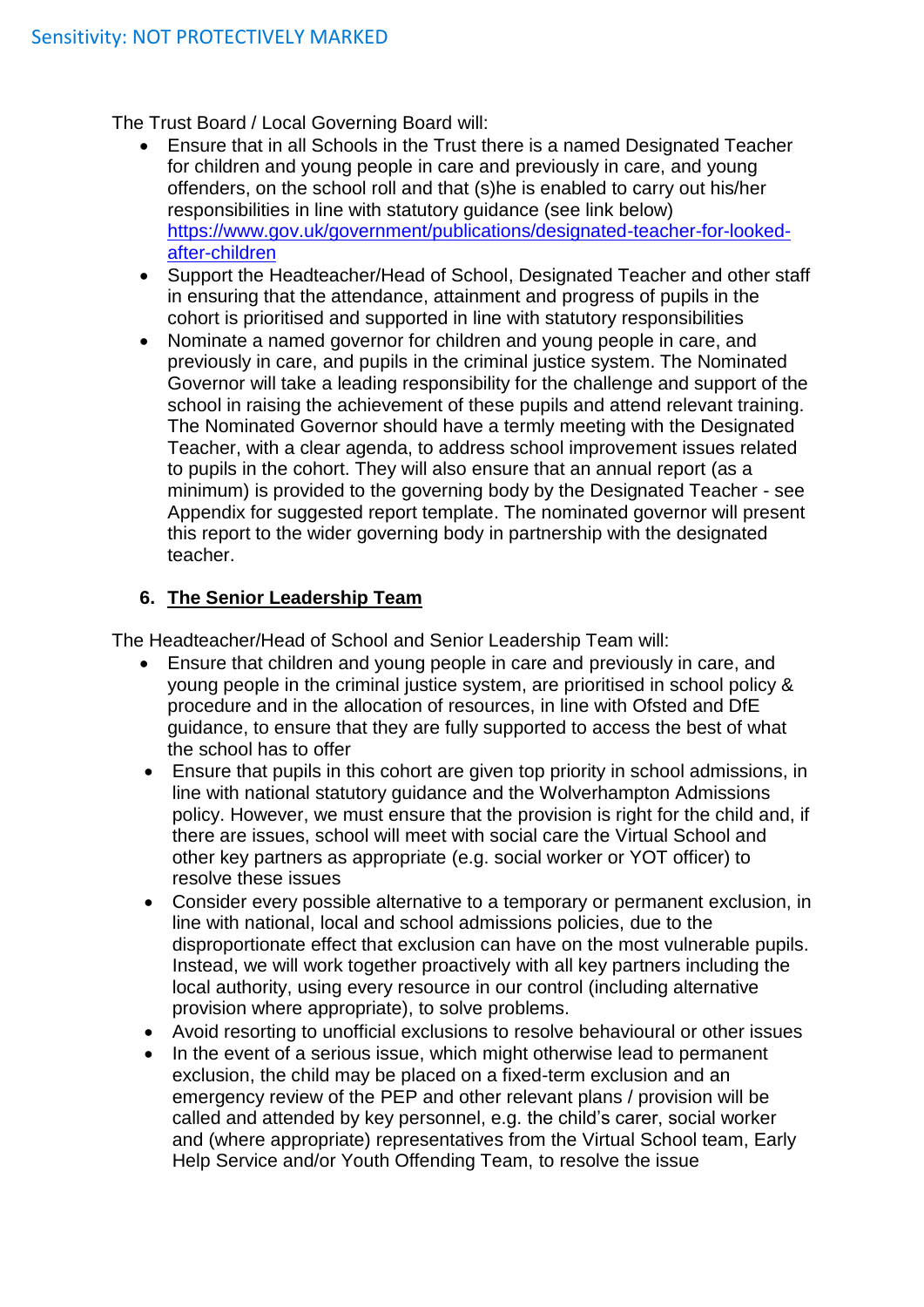- If we feel that we are unable to meet the child's needs, we will work with external agencies to ensure that any special educational needs, including social, emotional and mental health needs, are assessed in accordance with the SEND Code of Practice (2015). This should include, where appropriate, referral for a statutory education, health and care needs assessment
- On occasion, by shared agreement and in the best interests of the child, a managed move to another provision may be considered to avoid a permanent exclusion.
- Where a modified timetable may be in the best interests of the child, this will firstly be discussed and (if the pupil is in care) agreed in a review of the Personal Education Plan, thereby taking into account the views of the child, carer and social worker. If the pupil is not in care but is in the criminal justice system then any timetable modifications will firstly be discussed with the YOT case manager and/or YOT Education Officer.
- Take a proactive approach to sourcing the DfE-recommended first day provision for fixed term exclusions for children and young people in care and previously in care, in view of the additional pressures and risks that exclusion can place on disadvantaged children, and extend this principle to pupils in the criminal justice system.
- Be aware that pupils in this cohort are more likely to have special educational needs than most, work proactively to identify any SEND, and make appropriate provision in accordance with the SEND Code of Practice (2015)
- Ensure that all vulnerable pupils have an appropriate, 25-hour offer of education, other than for a fixed period which has been agreed with parent and/or carer and social worker and/or YOT case manager as being in the child's best interests (such as part of a transition plan).
- Make our school "attachment aware" and fully able to meet each child's learning, health & wellbeing needs, by ensuring that key staff keep up-to-date with relevant policy and legislation and attend relevant training, such as that provided by the Virtual School Team and Educational Psychology Service. We will ensure that key staff are aware of statutory guidance in this area (see link below).

[https://www.gov.uk/government/uploads/system/uploads/attachment\\_data/file/413368/Promo](https://www.gov.uk/government/uploads/system/uploads/attachment_data/file/413368/Promoting_the_health_and_well-being_of_looked-after_children.pdf) ting the health and well-being of looked-after children.pdf

# **7. The Designated Teacher**

We will have a Designated Teacher for children and young people in care and previously in care, and extend their role to pupils in the criminal justice system. This will be an experienced teacher who will work closely with a member of the senior leadership team to affect changes in policy and procedure where appropriate. The Designated Teacher (DT) will:

- Be an advocate for all children in this school who are in care / previously in care or in the criminal justice system, ensuring that their voice is heard and acted upon
- Ensure confidentiality for individual children and only share personal information (1) on a need to know basis (2) in line with school safeguarding and information-sharing protocols and (3) in such a way that it helps to ensure that the educational needs of the child can be understood and met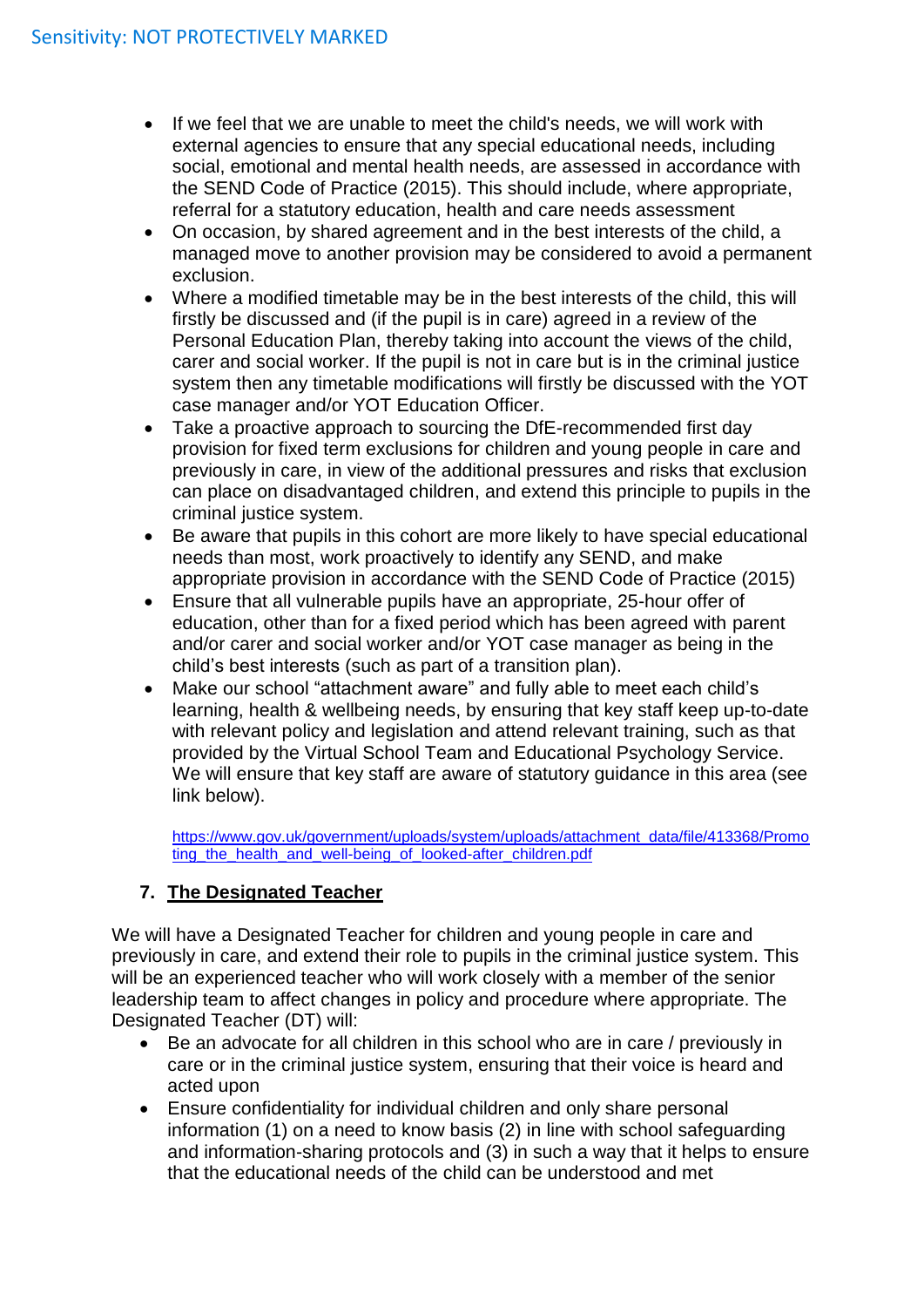1

- Maintain an up to date record of all such children who are on the school roll, in partnership with the Virtual School Head and YOT as appropriate
- Provide the Virtual School Team with termly data on the performance, attendance and attainment of Wolverhampton children and young people in care
- Provide YOT with information on performance, attendance, attainment and other relevant information on pupils in the youth justice system as required and appropriate <sup>3</sup>
- Be a central point of contact, working with any previous educational settings to ensure a smooth induction and transition into school
- Liaise with the child, parent/carer & social worker and/or YOT case manager to ensure that, for children and young people in care, a high-quality Personal Education Plan (PEP) is completed and reviewed within statutory timescales (and more often if necessary) to support accelerated progress. For young offenders who are not in care, the DT will support joined-up working with the YOT case manager, YOT Education Officer and, where relevant, CYP social worker.
- Ensure that Pupil Premium and other allocated funding is used in the most appropriate way to support vulnerable pupils' individual learning targets, as agreed in their PEP meeting and/or on-going communication with the VSH/COPE/YOT - see the following links for further information. [https://www.gov.uk/guidance/pupil-premium-information-for-schools-and-alternative-provision](https://www.gov.uk/guidance/pupil-premium-information-for-schools-and-alternative-provision-settings)[settings](https://www.gov.uk/guidance/pupil-premium-information-for-schools-and-alternative-provision-settings)

<https://www.gov.uk/pupil-premium-virtual-school-heads-responsibilities>

- Contribute to review meetings, YOT intervention plans, SEND reviews and other meetings and plans as required & appropriate.
- Fulfil school safeguarding protocols, be alert to any child protection issues, and know what action to take.
- Inform the child's carer and social worker when a child in care is absent from school without notification or excluded
- If a pupil on the school roll enters custody, maintain an interest in the young person and provide information and transition support with the secure institution in partnership with YOT. Where the young person remains on the school roll, ensure that appropriate education is provided in the new setting and that attendance, attainment and progress are monitored and supported appropriately.
- Attend relevant training on safeguarding and children and young people in care/previously in care/youth offending, keep up to date with relevant legislation & guidance and cascade to school staff as appropriate (see links in sections 2 & 6 of this policy)
- Provide in-school training for school staff around attachment, trauma and recovery and its implications for behaviour management

 $\bullet$ <sup>3</sup> This is with particular reference to the ASCL form that YOT will send to DTs when a young person on their school roll enters the youth justice system. This form asks for essential educational information on the young person which will inform the young person's YOT intervention plan and, critically, be used to inform pre-sentence court reports. This will also assist the local authority to fulfil their statutory duty to provide educational information to the secure estate should a young person enter custody.